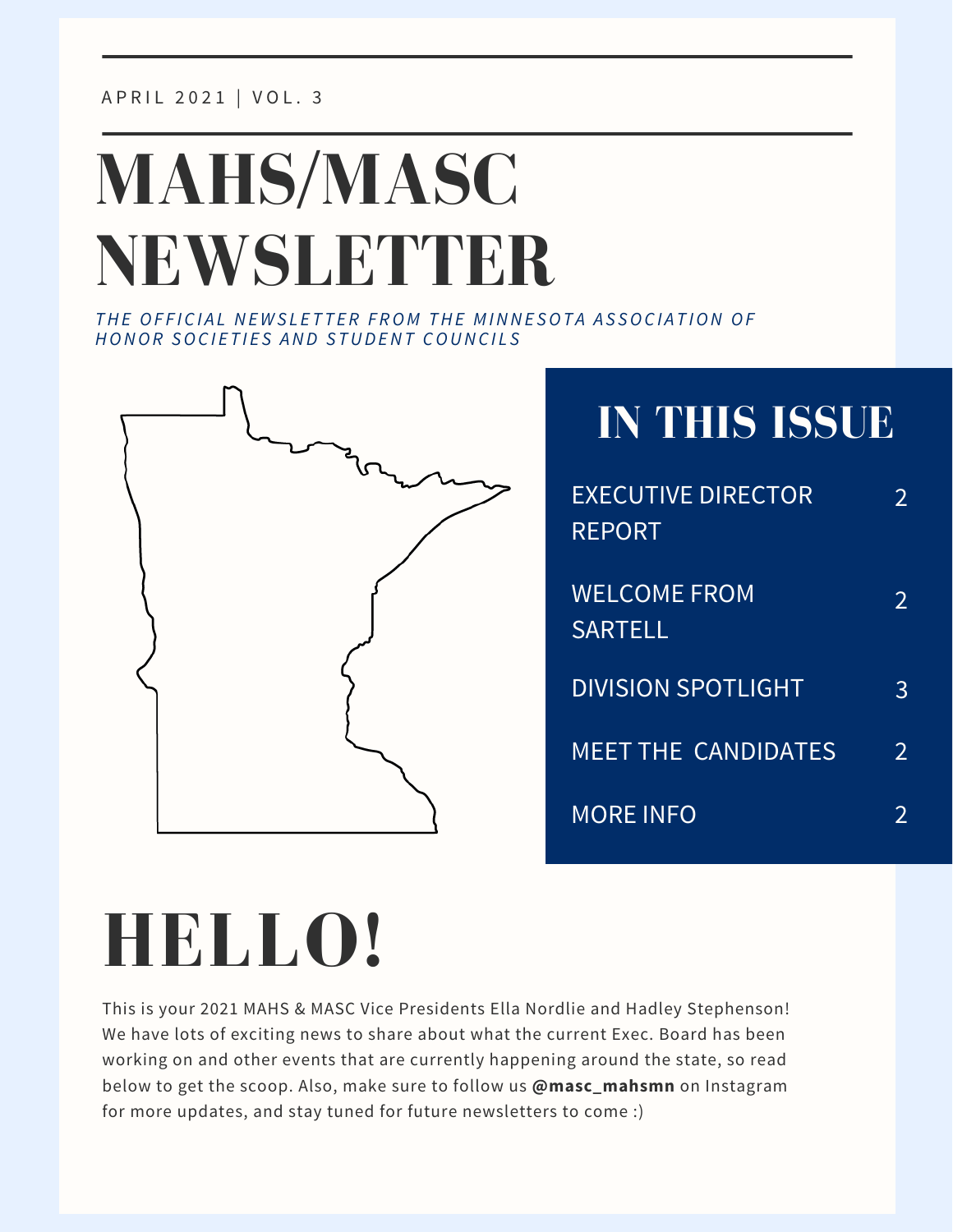#### A P R I L 2 0 2 1 | ISSUE N O. 3

# **EXECUTIVE DIRECTOR REPORT**

I consider this a "boutique" convention. A boutique hotel is a special, small hotel that caters to the very best clientele. Your dedication to continuing the tradition of state conventions qualifies you as the "very best clientele." Hopefully, the event will be the catalyst that will return us back to the excitement of in person leadership experiences. Sartell High School has done an outstanding job in preparing for us to have a memorable and safe convention. When they selected "Leadership is the Game of Life" as the theme for the conference in 2020, the Sartell student council and honor society could not have known what "life" would look like. They did what all great leaders do-they persevered. After a one year delay, we all get to hear keynotes, listen to candidates, exchange ideas, have meaningful discussions, meet new and old friends, and enjoy a live experience. I want to thank every student and staff member from Sartell who made this event possible. Your executive committee helped guide the Sartell convention coordinators in their decisions. My two state advisors, Jerome Johannes and Karrie Fredrickson, offered support and suggestions through the planning process. Finally, I want to thank the Army ROTC and the St. John's ROTC for their support of student leadership.

This convention is just the beginning. In late July we will have the Summer Leadership Academy hosted by Sauk Rapids-Rice High School. On Halloween, the immensely popular Leadership Forum will be returning to Cragun's Resort. And next spring, St. Cloud Tech will host the 2021-2022 state convention.

Doug

## **WELCOME FROM SARTELL**

sanitization available all throughout the building and have planned activities along with food that *is growing. We're* want to recreate the next year. We have been working hard to ensure everything that makes state so *proud to have 2 new* awesome is incorporated into our schedule. It is such an honor to host and greet everyone into our *doctors, 2 designers* new high school. All we want is for you to come and enjoy yourself for a day while being surrounded *and a lawyer!* shirts so you can easily find help when you need it and designated technology workers to help those Sartell Student Council can't wait to host the 2021 convention! We want to extend the warmest welcome to everyone who will be attending in person and virtually! As stated in the last newsletter update, we have a jam packed 12 hour day filled with networking opportunities, a general session with Ted Wiese, a game show, and, of course, idea sharing. We want everyone to know we will have are covid friendly! Our council is here to make your state experience memorable and one you will by great leadership. If you need anything throughout the day, our council workers will have specific online. Despite everything that has been going on the past year, we are so grateful to have this opportunity to share ideas and have tons of fun. We hope all who are coming are as ready as we are to have a wonderful convention on the 18th!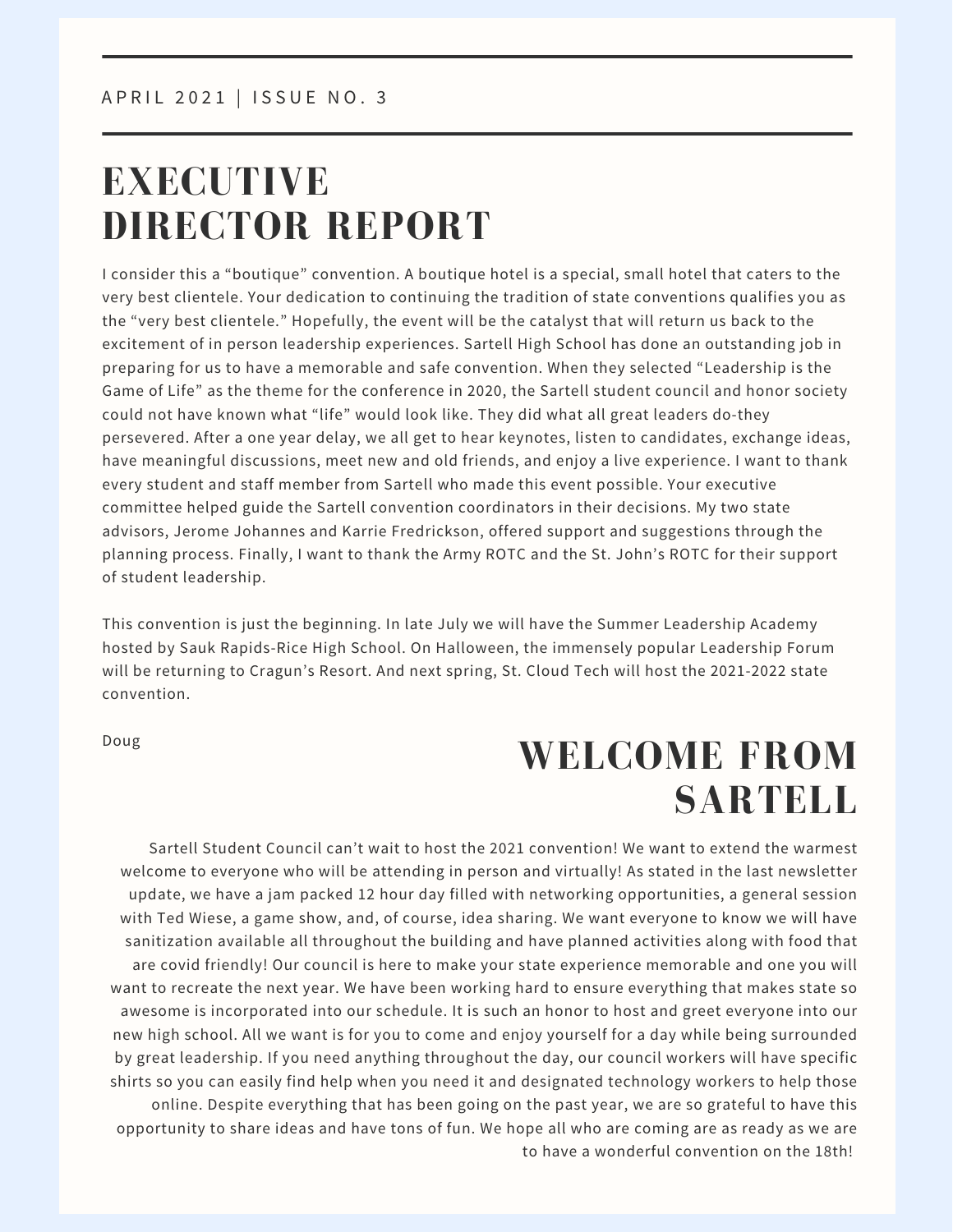# **WESTERN DIVISION SPOTLIGHT**

The Western Division schools have done a great job of doing what they can with the challenges the COVID-19 pandemic has created. Adjusting to safety protocols of wearing masks, social distancing, and sanitizing made it hard to plan our traditional Student Council events and activities however, by getting creative and thinking outside the box we have been able to put together fun activities to keep students engaged and connected. One way schools have been more creative this winter season is by putting up decorations and signs in their gyms to support their athletes. This has helped the atmosphere and morale to know that athletes are supported by their schools and to make up for fewer spectators in the stands.

Many Western Division schools have become more active on their social media offering polls, announcements, and helpful tips as well as using social media platforms to host online events like trivia and daily challenges. As the division president, I could not be happier to see each school trying their best. Now that restrictions are slowly being dialed back and most schools in the Western Division are in an in-person learning model we are able to host more events. My student council at Frazee High School was able to put on a Spring Fling Week which included dress-up days, coronation, a pepfest, lunchtime bingo, and a corn hole tournament...it is finally starting to almost feel normal!

The Western Division is also super excited to announce that we will be hosting a virtual meeting before the State Convention so schools in our division can all come together and connect as leaders. Looking forward to seeing everyone State!



**DANI PICHE** Western Division President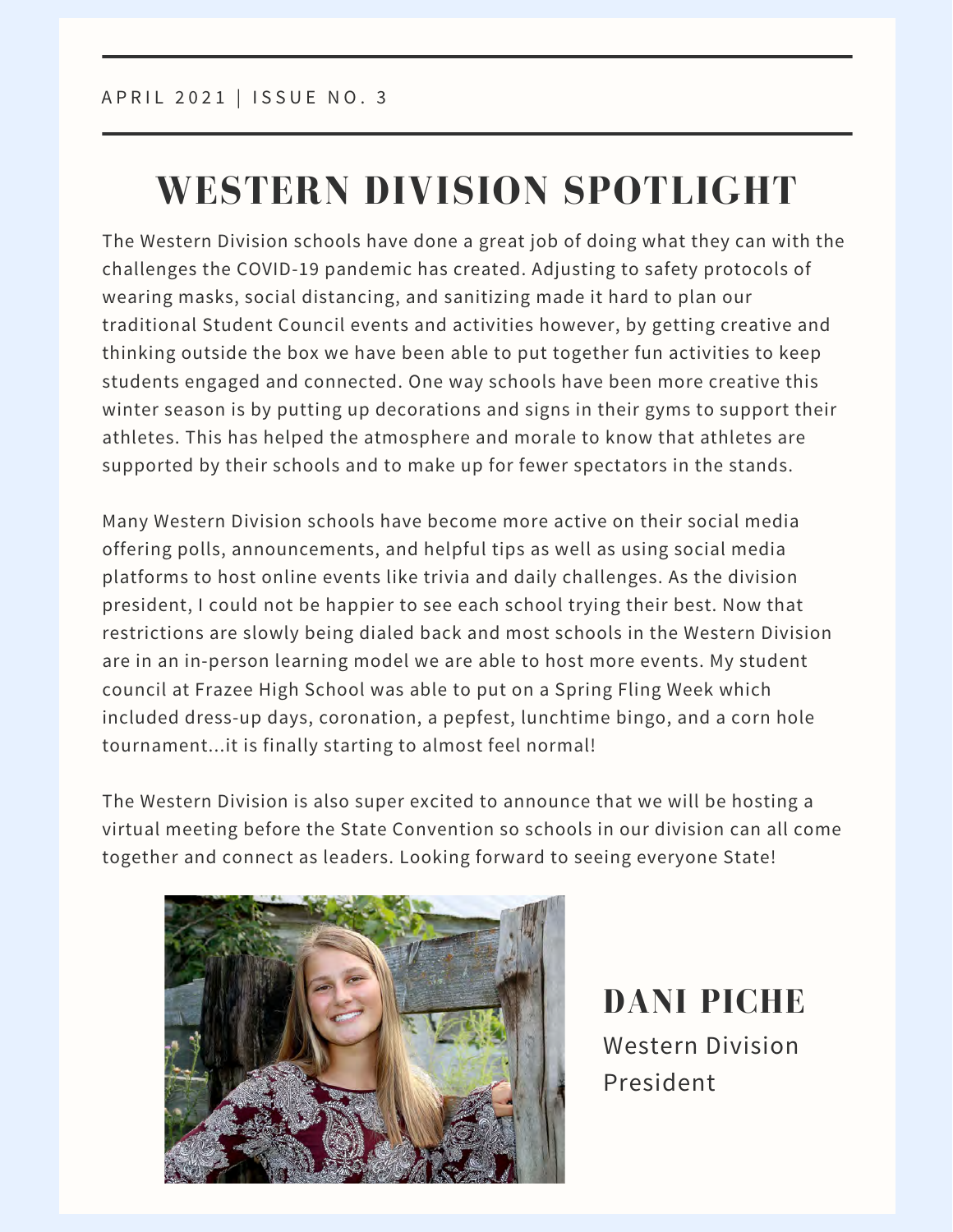## **MEET THE 2021 STATE EXECUTIVE BOARD CANDIDATES**

### **MASC PRESIDENT**

My name is Noah Rosenberger and I am a Junior at Sauk Rapids-Rice High School. At my school I am involved in the Culinary team, Speech team, Concert choir, Drama program, and Link Leaders. Our school has been in three learning models this year and we are currently all in and all in person. I think that Covid has posed many challenges across our state but we have also learned to be out-of-the-box thinkers. That is the one trait that I will bring to the board. As your president, I will find creative ways to connect with the councils in and around the state of MN. Without a doubt, we need to become stronger than ever to make sure that we are supporting all of the different schools. I am so excited that we are able to have an in-person conference and I look forward to meeting you in Sartell! You can bet your 'Bucks I will work hard as your MASC President. Life is Rosey with Rosenberger!



#### NOAH ROSENBERGER



Hi everybody! My name's Alexa Mack. I'm currently a junior at Monticello High School. Monticello is a small town, but that hasn't stopped me from wanting to make a difference! I joined student council my freshman year and loved the leadership opportunities it has given me. I'm very passionate about helping people and enjoy advocating for classmates. Last year, I took on the role of Eastern Division President, which was an experience that I'm so grateful for! This year, I want to make an even bigger impact, so I'm running for State President. I'm ready to be your voice and help make some positive changes!

ALEXA MACK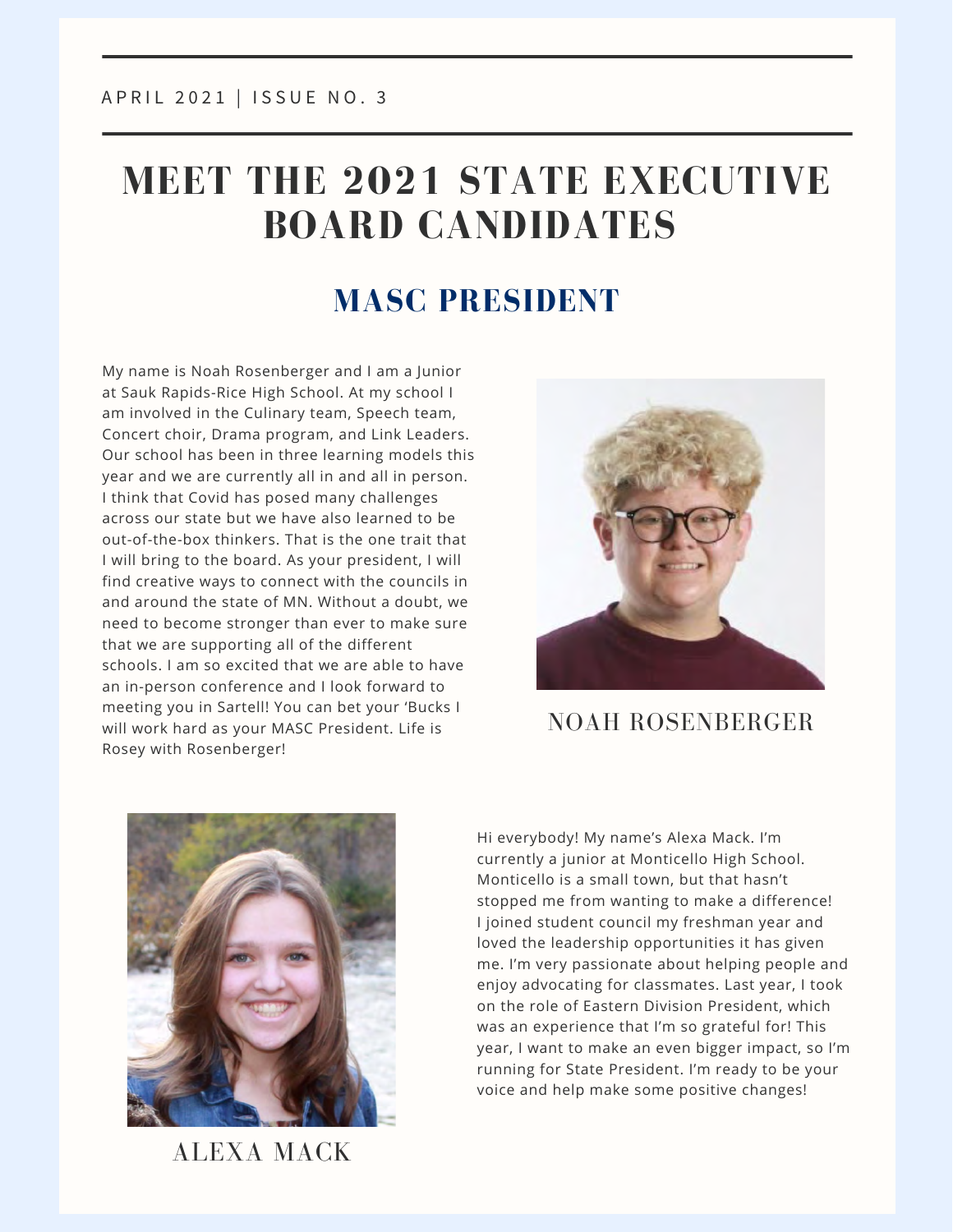## **MASC VICE PRESIDENT**

Hi! My name is Jack Ross, and I am the Junior class President of StuCo at Wayzata High School! I've been in StuCo for 9 years and on the exec board at WHS since freshman year. Outside of StuCo, I am a board member of Club YES, our school's volunteering program, and I've played baseball all my life. I am running for MASC Vice-President in order to expand my role in improving the community around me, and I know I have the experience and passion to be a great candidate for this role. I'm super excited to meet you all!



JACK ROSS



KATE MCGRANN

Hallie Dierbeck is a Junior at Mound Westonka High School. While serving three years on MWHS Student Senate, being a part of the executive board, and combating several committees, she decided she was ready to run for MASC Vice President. Hallie has been in attendance at several Division Meetings and MASC Conventions. She also is the current secretary for the Hennepin Division. Apart from Student Senate, Hallie has leadership experience in NHS, DECA, FCA, Choir, and Dance Team. In her free time she enjoys binging New Girl, attempting pasta recipes, and making Spotify playlists! Hallie is looking forward to meeting everyone at the next state convention!

Kate is a rising Senior at Orono High School and is running to be a part fo the MASC 2021-2022 executive board. Along with being apart of Student Senate, Kate is also part of National Honors Society, Unified, Letters of Love, and the Tennis and Lacrosse team. Kate has been on the Orono Senate Executive board the past two years and is Junior Prom Chair this year. Kate loves spending time outside, volunteering, baking, and playing with her dog. She is an active leader, loves meeting new people, and is very passionate about everything she does.



HALLIE DIERBECK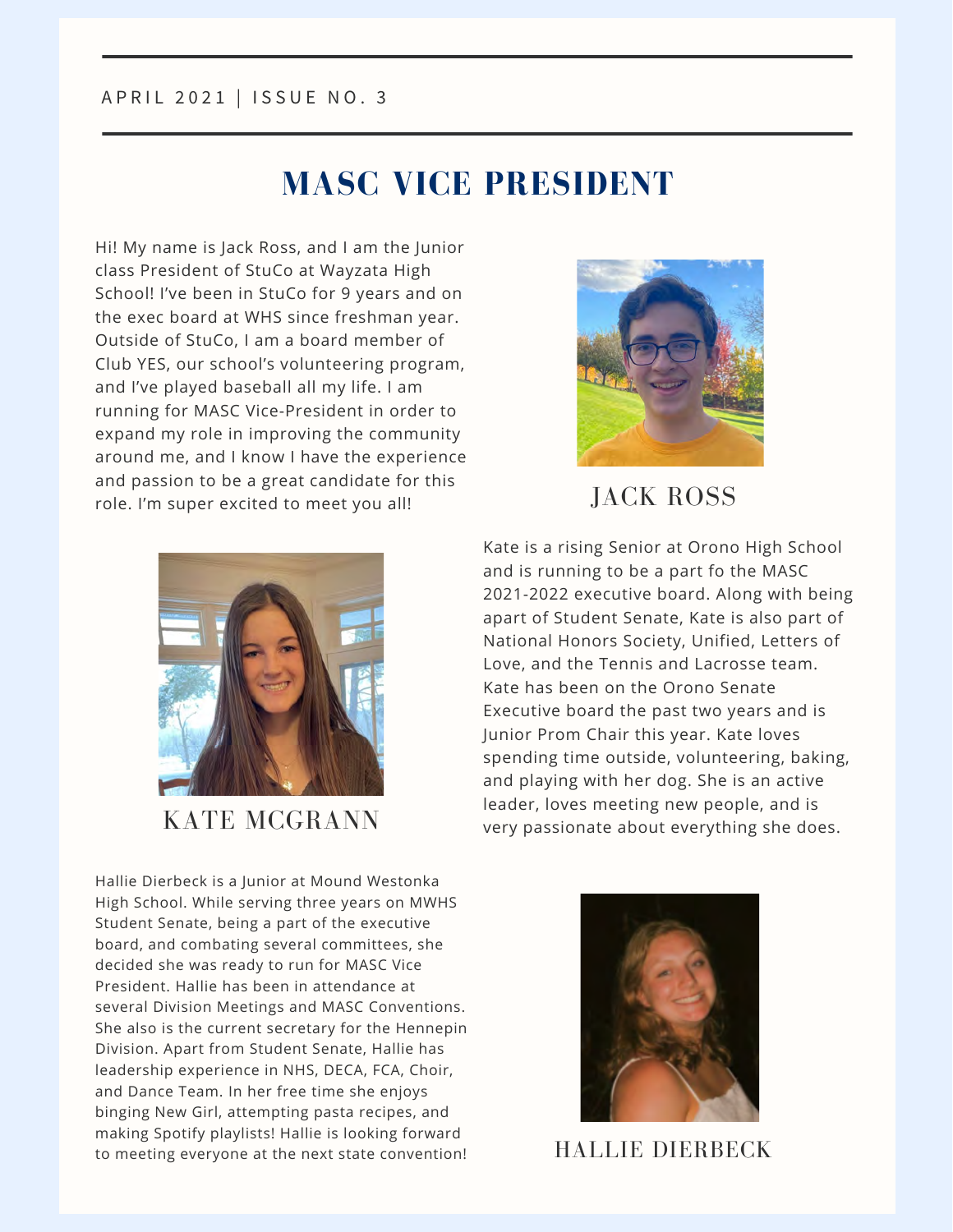## **MASC SECRETARY**



REEGAN LINDHOLM

Hello all! I am Reegan Lindholm, from Owatonna High School, and I am running to be your MASC Secretary. Right now, I am a member at large for the State Board and next year will be on the South East Division executive board as their General Secretary! I am involved with Cross Country, Girls United Club, and am a manager for Girls Hockey and Boys Track. As your MASC Secretary I am excited to help coordinate State level conferences like Summer Leadership, Fall Leadership at Cragun's and the State Conference. I want to be your MASC secretary because I have a very strong passion for Student Council and want to do everything that I can to make it the best! Those of you who know me know how much my fellow stud co members mean to me and I hope I get the chance to connect with many of you during this conference!

My name is Harley Kropuenske and I am a junior at Frazee High School, located in the Western Division. I am an active member of my council and I am passionate about everything student council stands for and the opportunities student council has to be a voice in our community and school system. I strive to uphold my council's constitution and still be able to find new ways to help the community. If elected to the executive board, I believe I would be able to bring a different perspective and experiences coming from a smaller council in a rural community.



HARLEY KROPUENSKE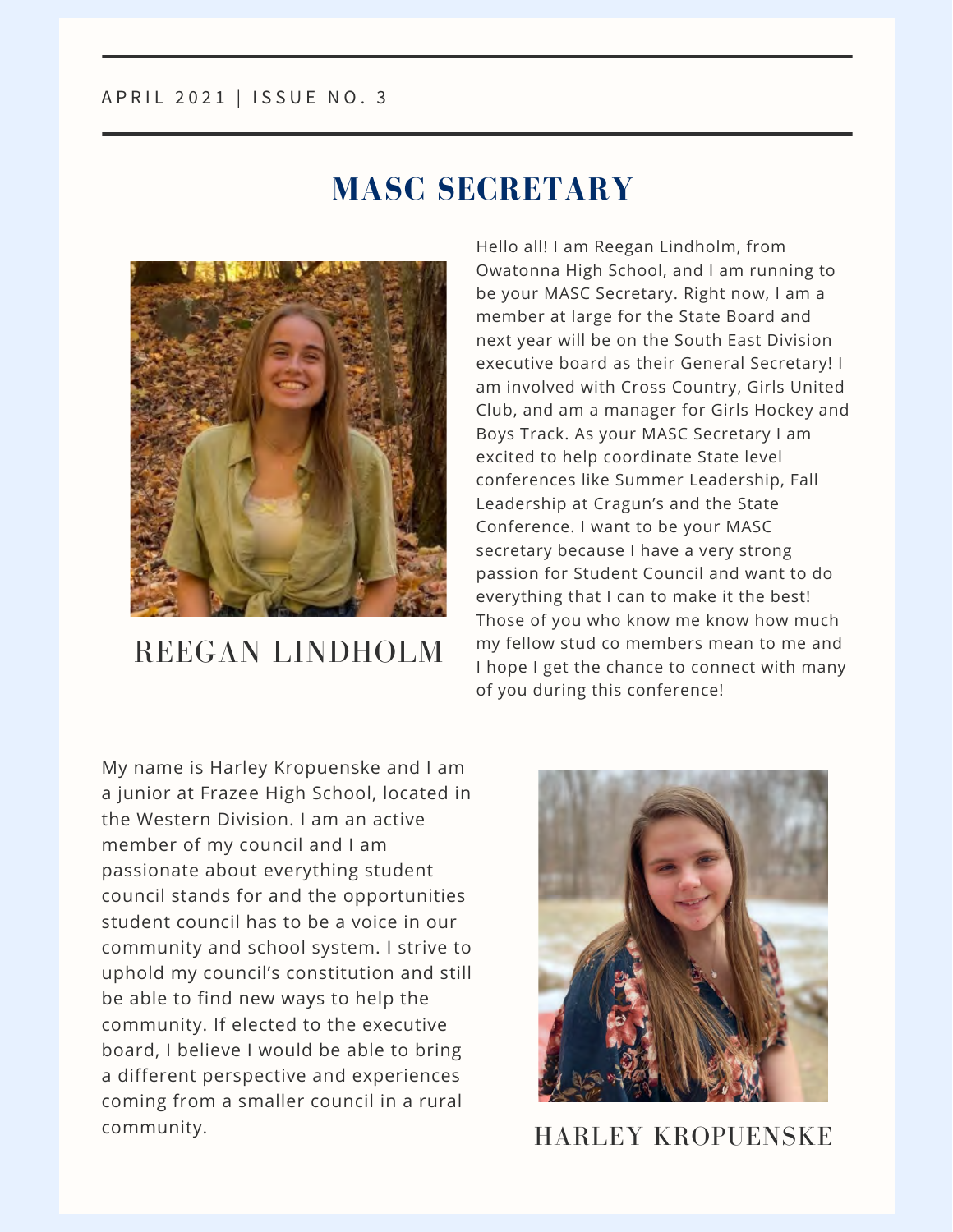#### A P R I L 2 0 2 1 | ISSUE NO. 3

### **MAHS PRESIDENT**

Jennifer Nguyen is currently a junior at Orono High School and is a devoted member of every group she partakes in. As a member of National Honor Society, a leader of Youth in Action, and the Junior Class President in Senate (aka Orono's Student Council), she understands the magnitude of leadership as it relates to emphasizing a school-wide community. These groups have given her the opportunity to communicate and diversify the language at school. Jennifer has the tenacity that speaks for her desire to hear her peers' concerns and empower voices that are not able to do so.



#### ANTHONY BERNDT



#### JENNIFER NGUYEN

My mission is to cultivate an environment of equity, inclusion, collaboration, safety, and progress to the Minnesota Honor Society. I will do this by improving communication and sharing between local organizations, and by encouraging collaboration between schools to better serve the areas around them. In my doing this, I seek to form a more cohesive unit of an Honor Society, rather than a collection of individual schools. By establishing a network of nearby schools, and communicating effectively between them, I believe that we can do more good for our communities than any one school could alone. We are stronger together.

Hi everyone!! My name is Sydney Rhodes and I am running to be your MAHS president! I'm currently a junior at Buffalo High School and serve as your MAHS Secretary. At my high school, I am a part of Student Council, NHS, Yearbook, Mock Trial, Band, and am the student representative for our school board. Above all, I love people and working with others. As President I would make it my goal to not only unite schools across the state, but also strive to make meaningful connections with like-minded leaders. I plan on increasing communication between the state board and each division, as well as increasing our social media presence to broadcast more volunteer opportunities and ultimately get others as involved as possible. MASC and MAHS mean so much to me and I would be honored to serve another year! Can't wait to see y'all at State!!



SYDNEY RHODES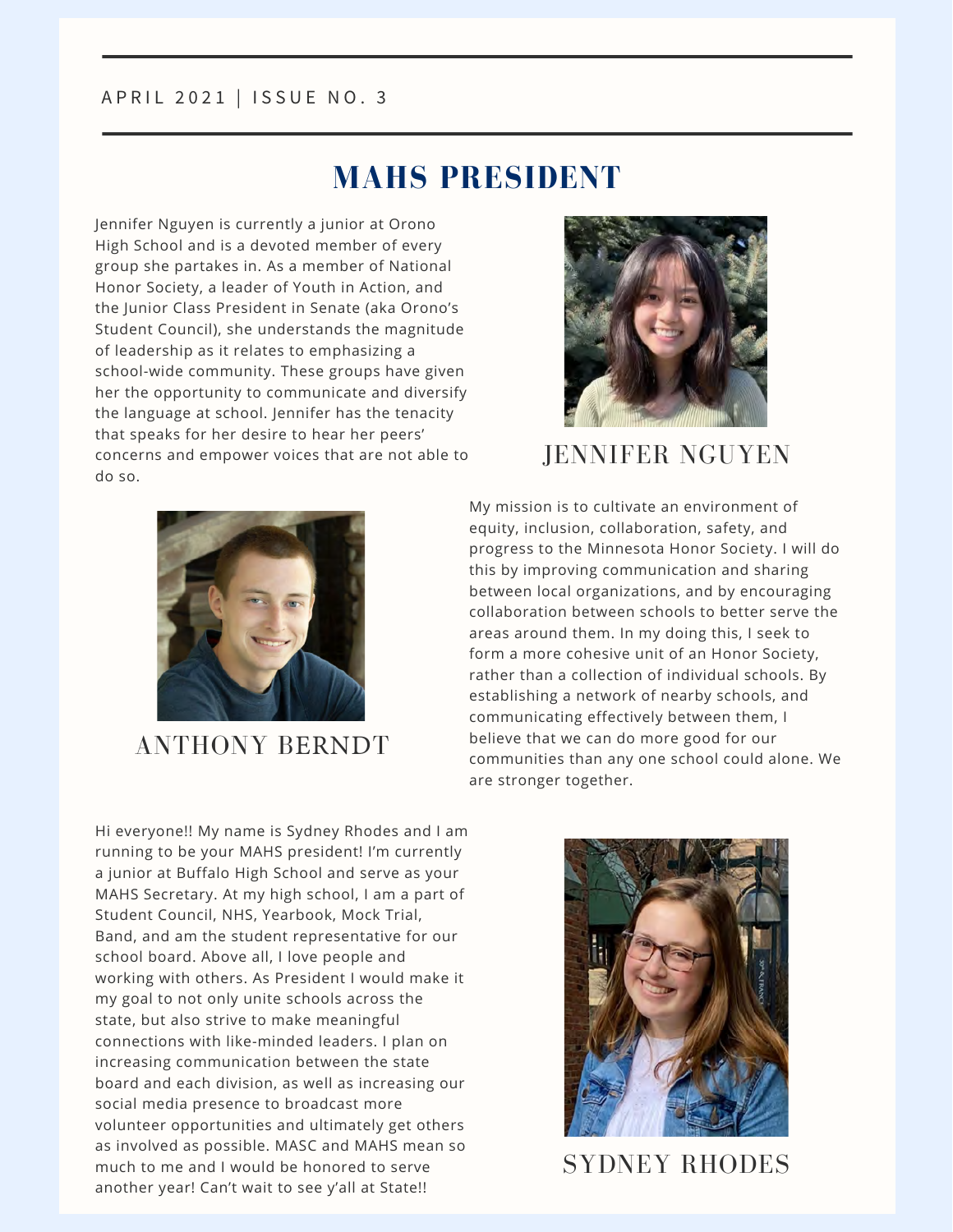### **MAHS PRESIDENT (CONT.)**

Caleb Abernethy is a rising senior at Mound Westonka High School who's excited to run for MAHS President. He enjoys being secretary for MWHS' Student Senate and is an active member of the National Honor Society. When he is not playing high school soccer, volleyball, or running track, he can be found being a leader in DECA and Fellowship of Christian Athletes. He also loves singing in his high school choir and jazz group. Caleb is a hard worker and shows dedication in all he does. He looks forward to being a voice of hope this upcoming school year.



CALEB ABERNETHY

#### **MAHS SECRETARY**

Hello! My name is Grace Paggen and I am currently a junior at Farmington High School. Due to my passion for working with others, I am a member of both National Honor Society and Student Council. I am an executive board member on our Student Council, and I help organize, plan, and run all events we host. I am also a member of FHS's speech team, debate team, volunteer organization, and one of two students on the district school board. I'm involved in several other clubs, as well as our Capital Division board for Student Council. As the Delegate-At-Large of Capital Division, I work with a team to bring our division of Student Councils together. I would like to be a part of MAHS because I want to connect with more National Honor Societies, and be a voice for students inside and outside of Farmington. I would be a great addition to the MAHS board because I am dedicated to being a professional and engaged leader, and I will connect and advocate for all Minnesota students.



GRACE PAGGEN